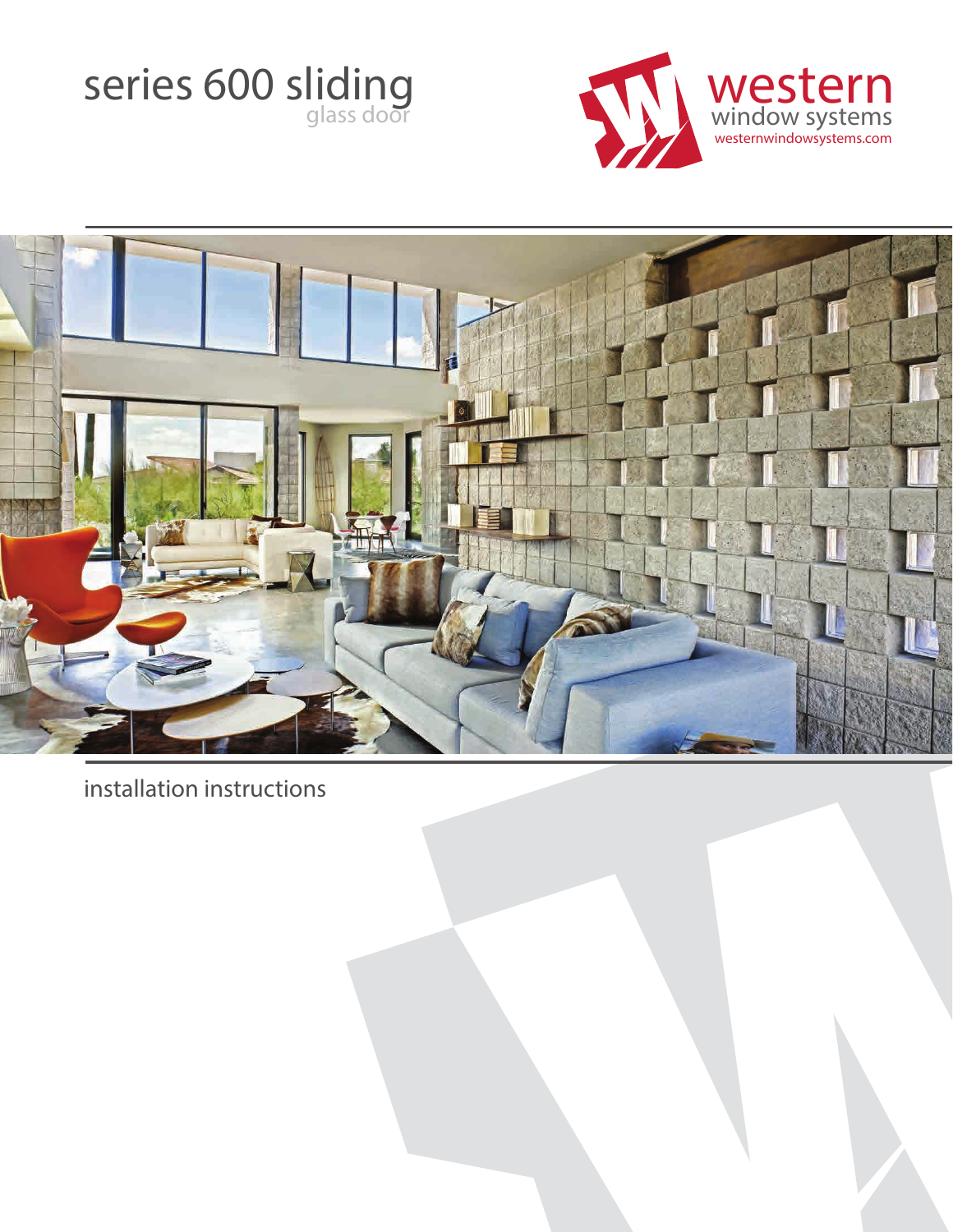series 600 sliding



# installation instructions

follow instructions pertaining to configuration you are installing.

**Congurations:** XO, OX OR OXXO .1-11 OXOL OR OXOR.1-11 & A XOO OR OOX.1-11 & B

**Note:** For ease of installation, production labels will be marked fixed (F) and vent (V).

- 1. Check rough opening to verify that it's plumb, level, and approximately 1/2" wider and 1/4" taller than the net frame size.
- 2. Assemble the members of the main frame on the floor. Protect to avoid damaging finish. Use #8  $x$  1 1/4" pan-head screws (#8 X 3/4" if stainless steel) as shown in drawing #1. If frame has an optional nail fin, apply and seal the corner bridges that have been provided. Install the dust cover over the lock strike with double-sided tape (drawing #1).
- 3. Underneath the threshold, apply a full bead of quality sealant where the jamb and threshold meet. From the topside of the threshold, seal the vertical joint where the interior leg of the threshold meets the jamb at 90 degrees. Tool the sealant into both areas to ensure the seal is complete.
- 4. After dry fitting the frame, clean floor and apply a heavy bed of sealant from jamb to jamb on the interior side of the installation holes. At jambs, the sealant should run vertical (approximately 2") on the wall **(drawing #1). This is the most critical area to be sealed to assure a watertight installation.**
- 5. Center frame in opening and temporarily shim jambs. If the floor is not level, shim threshold as required.
- 6. If the floor is concrete, drill through the threshold's countersunk holes with a 1/4" masonry drill and insert plastic expanding anchors. Secure the threshold using #10 x 2 1/2" flat-head screws into anchors. If the floor is wood, proper flashing must be installed prior to door installation. Where the screws penetrate flashing, pump sealant into holes prior to inserting screws to ensure a proper seal.
- Plumb and square jambs using shims just above each anchor hole. In anchors or wood framing, secure jambs with #10 x 2 7. 1/2" flat-head screws. If the Type 1 frame with integral nail fins is used, apply corner bridges (supplied) then seal **completely from the exterior side.**
- 8. Insert the operating panel into head channel and lower onto threshold. Locate roller adjustment holes in the bottom of lock and interlock stiles. Use a Phillips screwdriver to adjust each roller to accomplish a panel height of 5/16" between the vent bottom rail and the threshold. Make sure the lock stile is parallel to the jamb. Lift weight off rollers as you adjust.
- 9. Attach L-clip to bottom of panel by inserting short leg of angle up into interlock stile. Secure with #8 x 1/2" self-tapping screw.
- 10. Insert fixed panel into head channel and lower onto threshold. With operating panel slightly open, use the ball of your foot to slide the fixed panel toward the jamb and seat in jamb channel. Close and lock the operating panel. Fixed and vent interlock stiles should engage and line up. If they do not, ensure frame and panels are plumb and square and that the fixed panel is fully seated in the jamb channel.
- 11. Using the hole in the fixed panel L-clip as a guide, drill a 1/4" hole through the threshold and into floor as required. Anchor using a #10 x 2" pan-head screw as shown in drawing #3. Adjust head so that it's parallel with the threshold. Position the top clip into the header. Attach with (supplied) #10 x 2" screw in head and two #8 x 1/2" screws in the xed panel, using the pre-drilled holes as a guide.
- 12. From the interior, install one #8 x 1/2" self-tapping screw through the fixed jamb leg and into the fixed panel stile approximately 41.00" up from floor. This screw secures the fixed panel from being removed from the outside. Install bumper stop into the head at fixed jamb.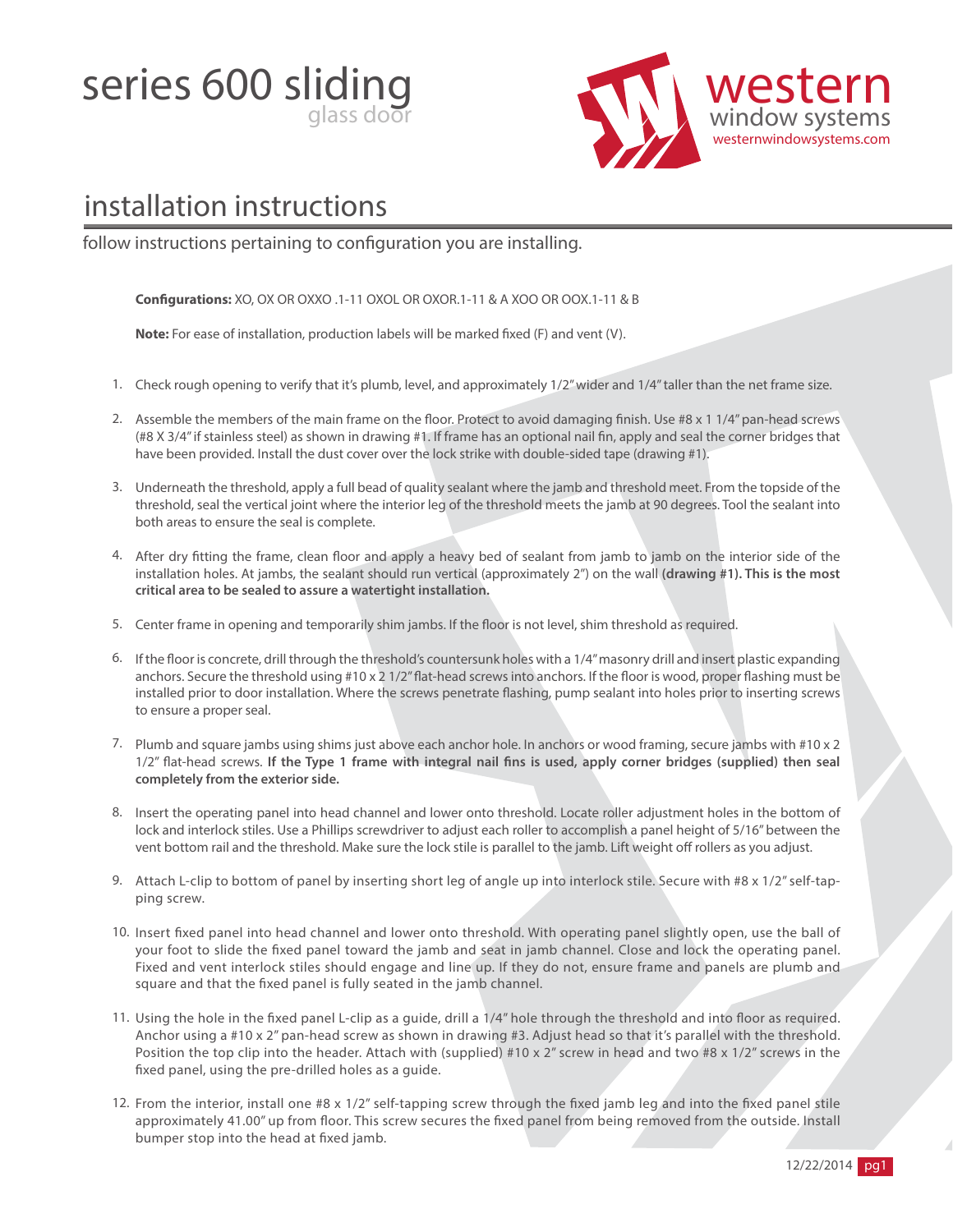



#### frame installation continued

13. Install the handle set (drawing #2). Depress the button on the face of the lock and actuate the thumb turn to close the lock mechanism. Slide the vent panel close enough to the strike to confirm that it's in the correct position. Adjust as required and drill a 9/64 pilot hole through the dust cover. Install the #10 x 2 1/2" FHPH screw in the center hole in the structure. The center screw in the lock mechanism will allow the hooks to be adjusted in or out.

14. Seal the perimeter of the doorframe to the structure with a quality construction sealant.

Door installation is complete.

#### A ▶ OXOL and OXOR doors only

- 1. Insert the dead-lite panel (a panel with no interlocking stiles) into head channel and lower onto threshold.
- 2. Using the ball of your foot, slide panel toward jamb and seat into jamb channel.
- 3. Install false jamb member into frame by placing the top end into the head channel and against the dead-lite panel with the bottom end angled away from the panel.
- 4. Push up slightly to raise the door head. Avoid scratching the threshold when moving the bottom end toward the panel.
- 5. Using the hole in the bottom of the false jamb clip as a guide, drill a 1/4" hole through the threshold and into floor as required.
- Anchor the threshold using a #10 x 2" pan-head screw (drawing #4). 6.

Shim the door head directly above the false jamb until parallel with threshold.

- 7. Using the top clip as a guide, drill a 1/4" hole through the head and anchor to the structure with a #10 x 2"pan-head screw.
- 8. Anchor the false jamb to the dead-lite panel using two #8 x 1/2" self-tapping screws -- one inside and one outside -- through the false jamb leg and into the dead-lite panel stile approximately 41.00" up from floor.
- 9. At the false jamb and sill on the fixed side, place the  $2''$  x 1 3/4" channel between the fixed panel and interior log of the threshold. Fasten by sealing the top side to the false jamb.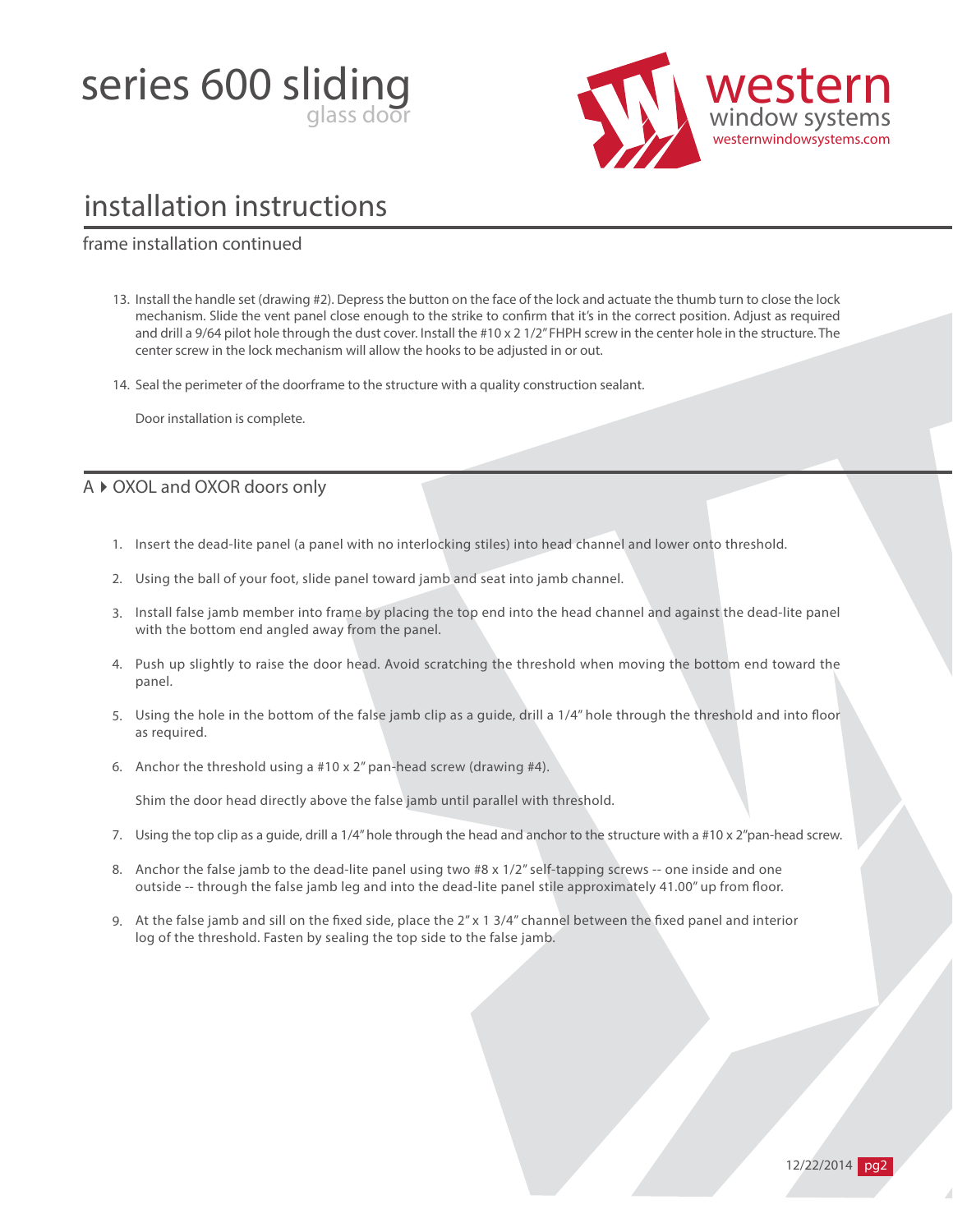



#### B ▶ XOO and OOX doors only

- 1. Insert the dead-lite panel (a panel with no interlocking stiles) into head channel and lower onto threshold.
- 2. Using the ball of your foot, slide panel toward jamb and seat into jamb channel.
- 3. Install false jamb member into frame by placing the top end into the head channel and against the dead-lite panel with the bottom end angled away from the panel.
- 4. Push up slightly to raise the door head. Avoid scratching the threshold when moving the bottom end toward the panel.
- 5. Using the hole in the bottom of the false jamb clip as a guide, drill a 1/4" hole through the threshold and into floor as required.
- 6. Anchor the threshold using a #10 x 2" pan-head screw (drawing #4).
- 7. Shim the door head directly above the false jamb until parallel with threshold.
- 8. Using the top clip as a guide, drill a 1/4" hole through the head and anchor to the structure with a #10 x 2"pan-head screw.
- 9. Anchor the false jamb to the dead-lite panel using two #8 x 1/2" self-tapping screws -- one inside and one outside through the false jamb leg and into the dead-lite panel stile approximately 41.00" up from floor (drawing #3).
- 10. Attach L-clip to the bottom of panel by inserting short leg of angle up and into the interlock stile. Secure with #8 x 1/2" self-tapping screw.
- 11. Using the ball of your foot, slowly slide the fixed panel towards the dead-lite panel until it seats into the exterior part of the false jamb.
- 12. Position top clip into header and attach with (supplied) #8 x 1/2" self-tapping screw into the head and fixed panel using the pre-drilled holes as guides.
- 13. From the interior, install one #8 x 1/2" self-tapping screw through the fixed jamb leg into dead-lite panel stile approximately 41.00" from floor. This screw secures the fixed panel.
- 14. Install door stops at the threshold and head (drawing #6). Position to stop sliding panel 1" before exterior handle contacts fixed panel interlocker.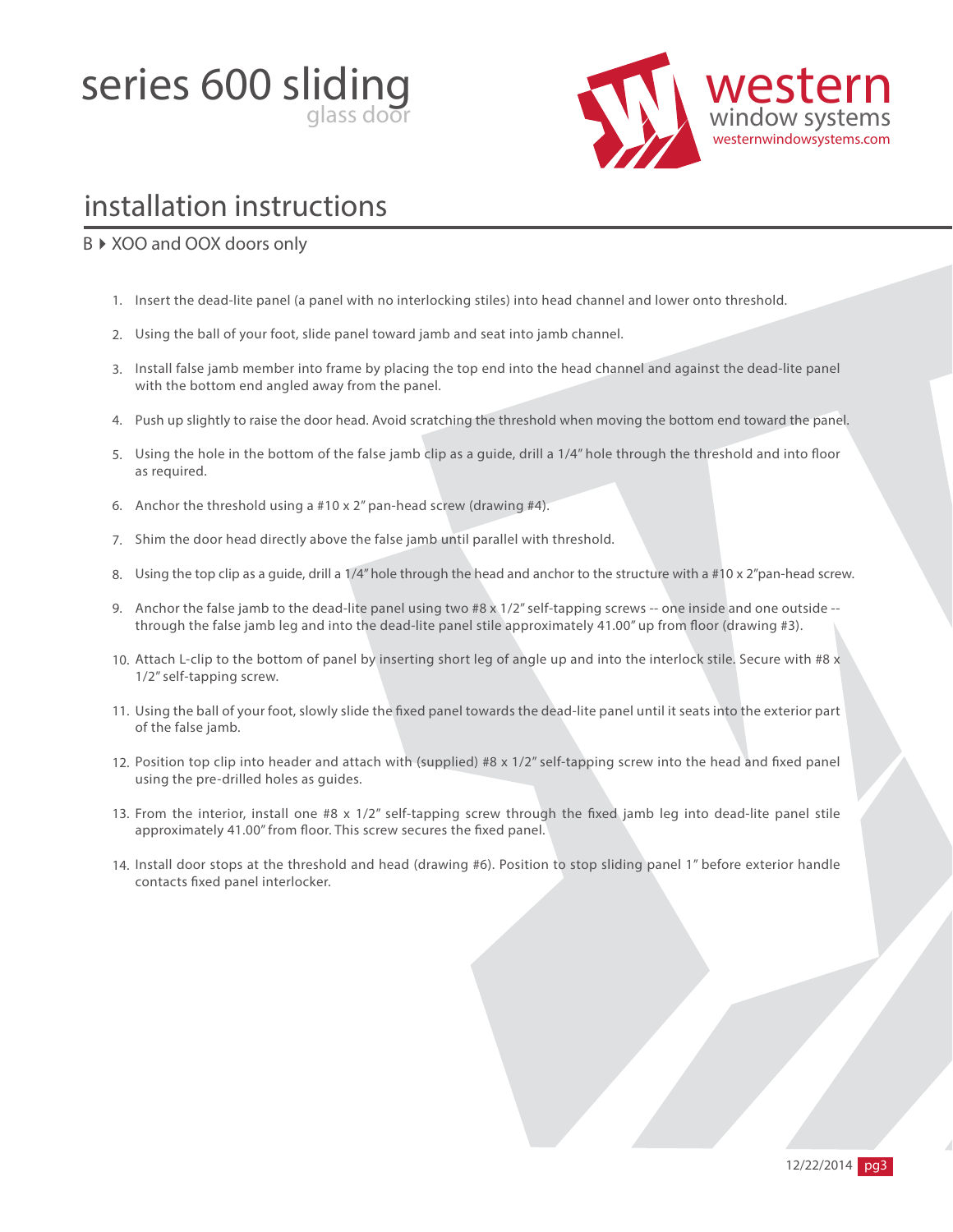



#### screen installation

- 1. Position screen in front of the door opening and on the outside of the building with flat side toward the door and screen lock stile at door lock jamb.
- 2. Trim the vinyl bug strip (do not stretch) flush with the top and bottom edge of the screen frame.
- 3. Lift the screen and insert the top edge into the outer track of the door head channel. Move the bottom toward the threshold until the rollers contact the roller track. Using a small at pry bar, lift rollers, one at a time, onto the track.
- 4. Using a Phillips screwdriver, adjust two bottom rollers so the screen lock stile is parallel with the doorjamb. When adjustments are complete, the clearance between the screen's bottom rail and the threshold should be approximately 3/16" and there should be a minimum of vertical movement when you attempt to move screen up and down.
- 5. Using the screws provided, install screen strike onto door jamb at proper height to receive lock hook.

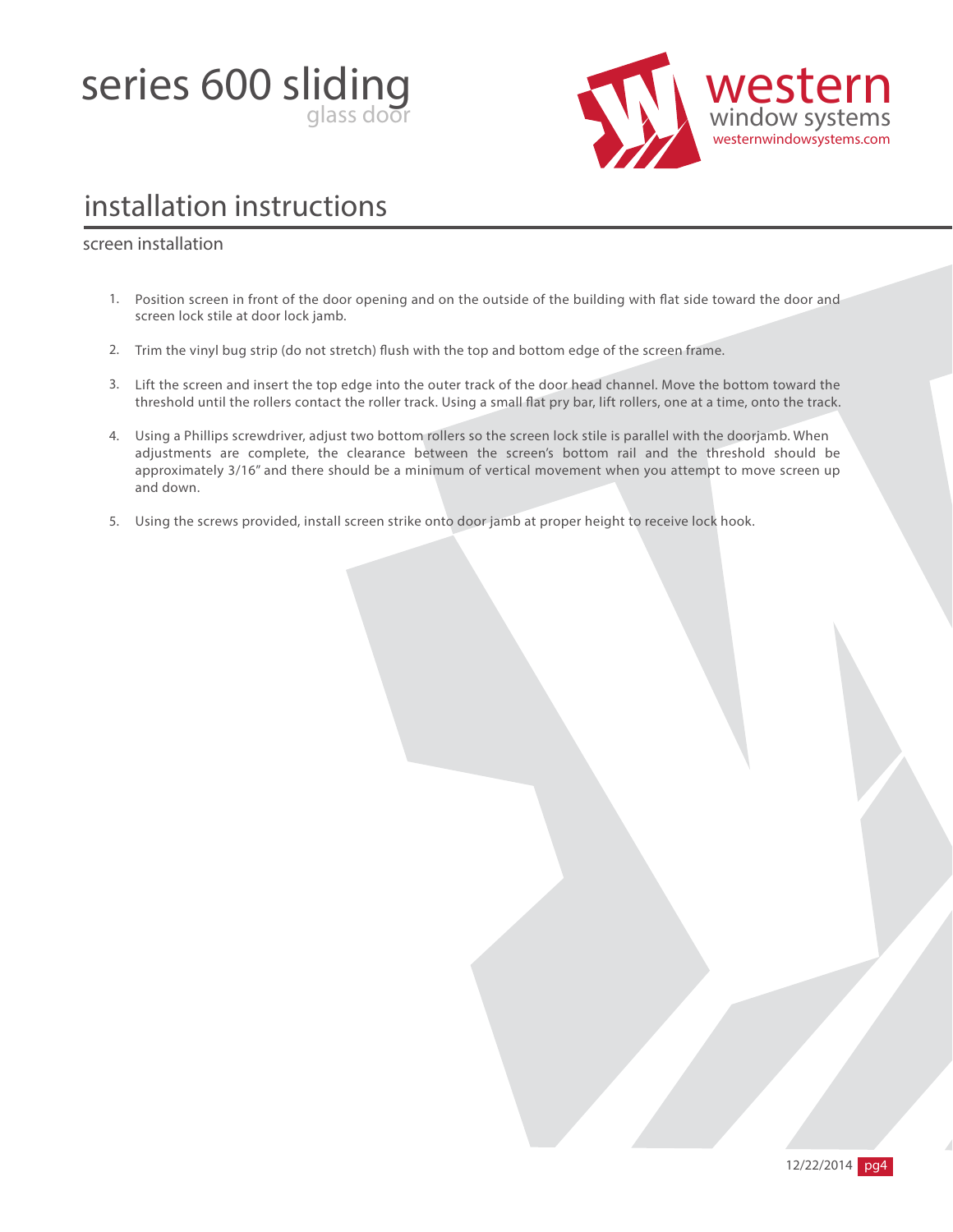



### frame assembly

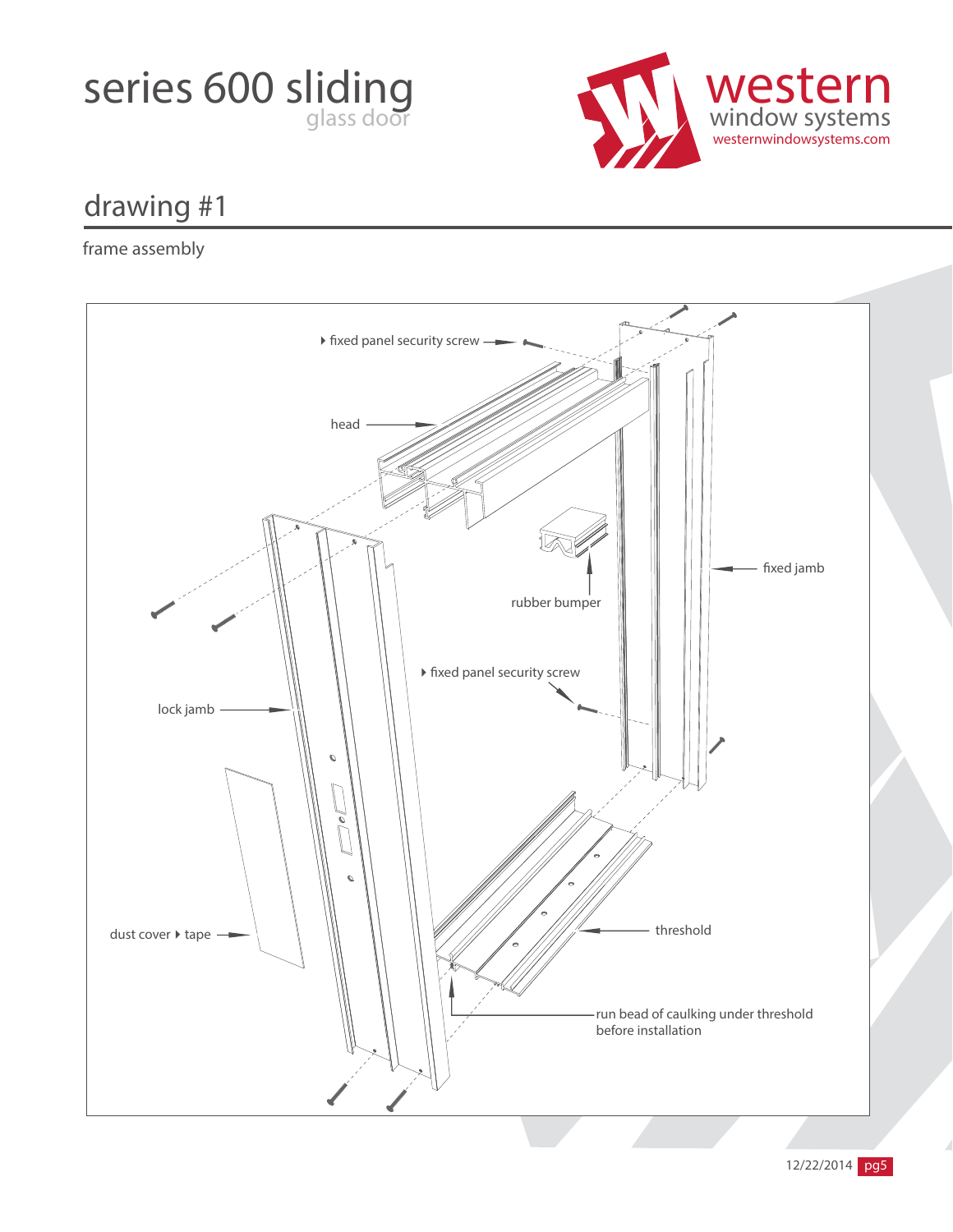



vent panel assembly

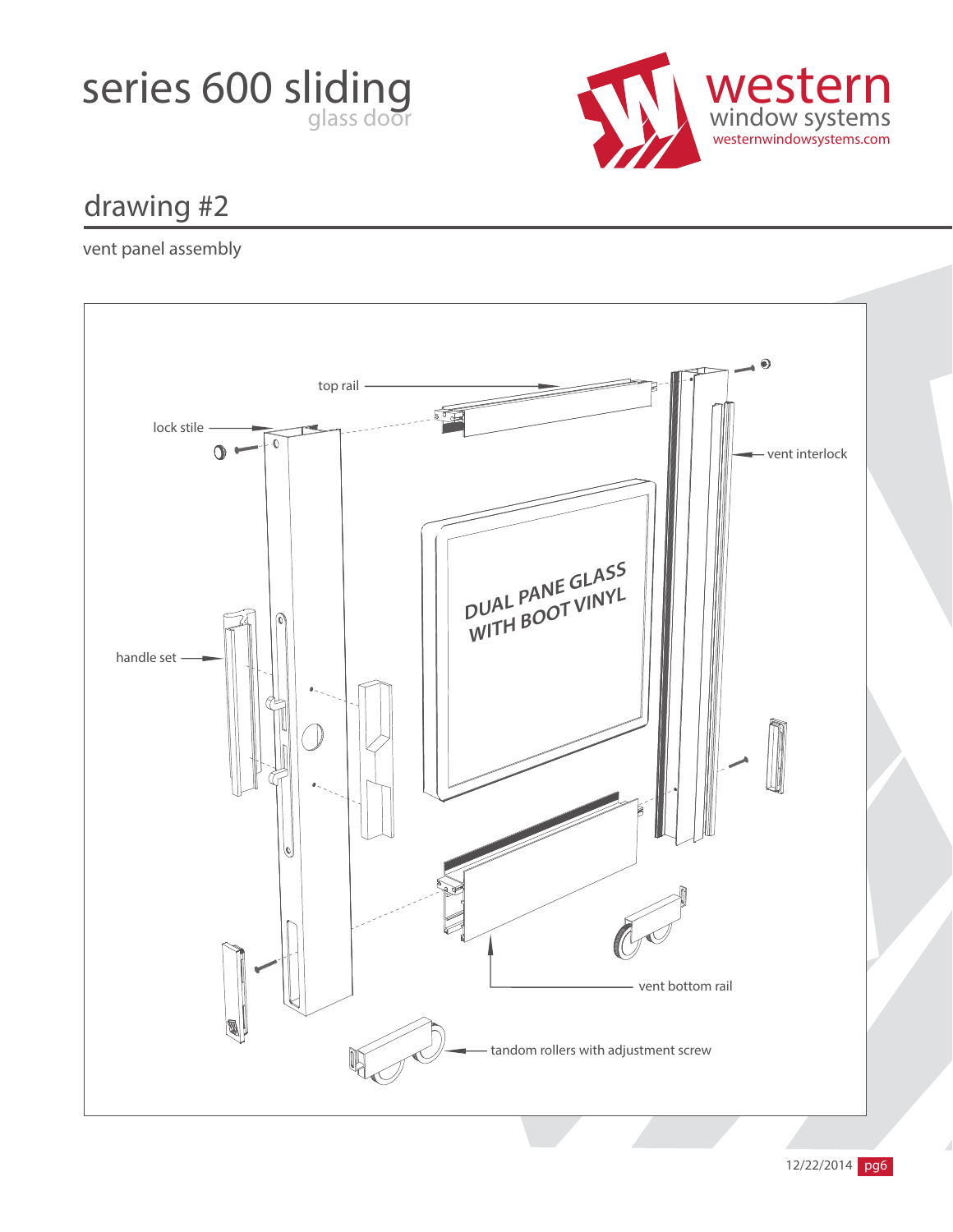



### xed panel assembly